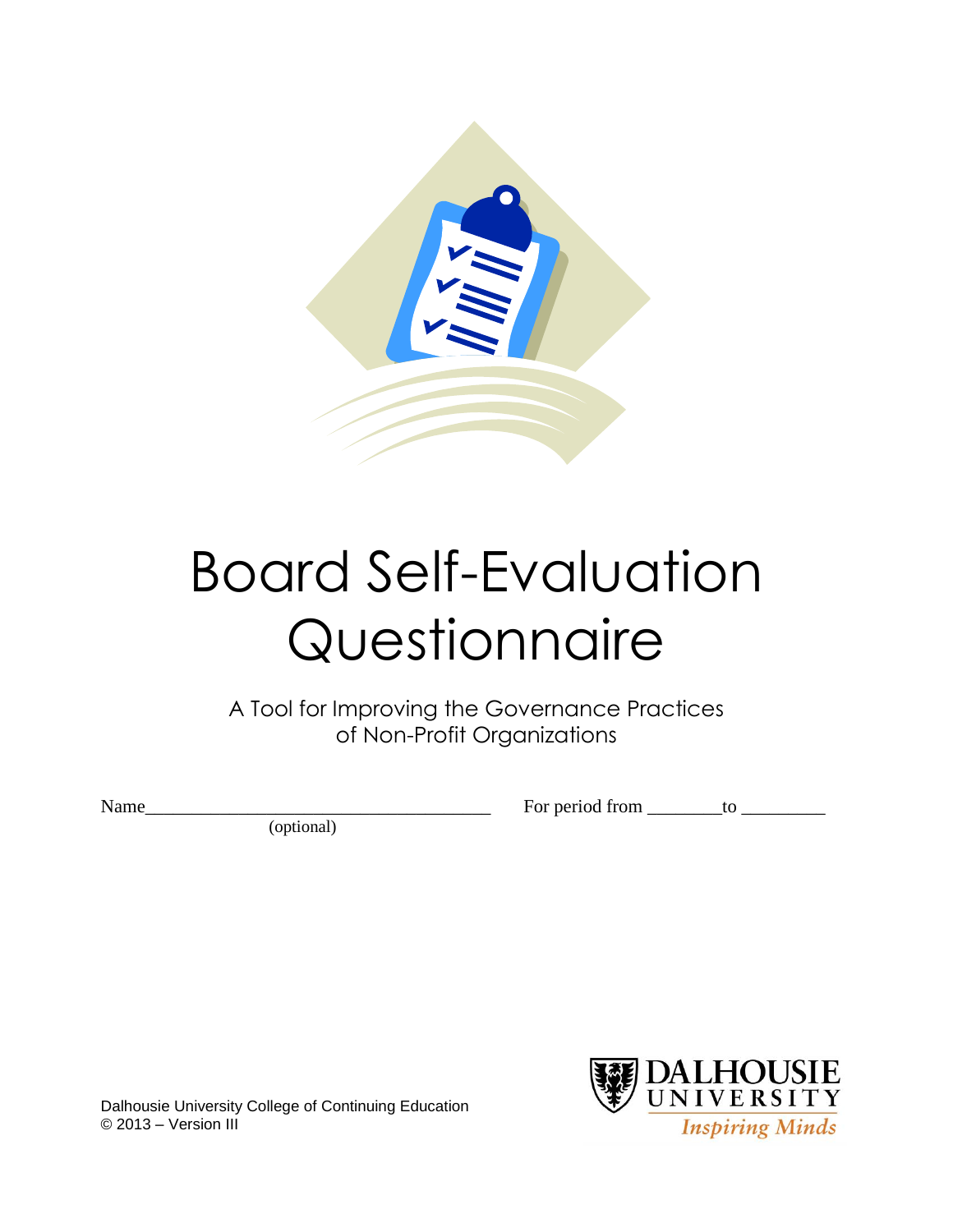# Board Self Evaluation Questionnaire

Questions should be answered by all board members. When completed individually the results of Sections A, B and C should be compiled, shared and discussed by the whole board to determine an average group answer to each question and an overall section rating. Section D should be answered by board members alone but not shared with the group. Sections A, B and C should also be completed by the **Executive Director or CEO**. This questionnaire also includes Section E, which provides feedback to the Chair of the Board.

*Circle the response that best reflects your opinion. The rating scale for each statement is: Strongly Disagree (1); Disagree (2); Maybe or Not Sure (3); Agree (4); Strongly Agree (5).*

# **A. How Well Has the Board Done Its Job?**

|    | 1. Our organization operates with a strategic plan<br>or a set of measurable goals and priorities.                                       | $\mathbf{1}$   | 2              | 3              | 4              | 5              |
|----|------------------------------------------------------------------------------------------------------------------------------------------|----------------|----------------|----------------|----------------|----------------|
| 2. | The board's regular meeting agenda items reflects our<br>strategic plan or priorities.                                                   | 1              | $\overline{2}$ | $\overline{3}$ | $\overline{4}$ | 5              |
| 3. | The board has created or reviewed, in this period, some key<br>governance job descriptions (e.g board chair, directors and<br>committees | 1              | $\overline{2}$ | $\overline{3}$ | $\overline{4}$ | 5              |
|    | 4. The board gives direction to staff on how to achieve the goals<br>by setting, referring to, or revising policies.                     | 1              | $\overline{2}$ | 3              | $\overline{4}$ | 5              |
| 5. | The board has identified and reviewed the organization's<br>relationship with each of its key stakeholders                               | $\mathbf{1}$   | $\overline{2}$ | 3              | $\overline{4}$ | 5              |
| 6. | The board has ensured that the organization's accomplishments<br>and challenges have been communicated to key stakeholders               | $\overline{1}$ | $\overline{2}$ | 3              | $\overline{4}$ | 5              |
| 7. | The board has ensured that stakeholders have received reports<br>on how our organization has used its financial and human<br>resources.  | $\mathbf{1}$   | $\overline{2}$ | 3              | $\overline{4}$ | $\overline{5}$ |
|    |                                                                                                                                          |                |                |                |                |                |
| 8. |                                                                                                                                          | 1              | 2              | 3              | 4              | 5              |
|    |                                                                                                                                          |                |                |                |                |                |

*My overall rating (add together the total of the numbers circled):*

Excellent (30-24)  $\Box$  Satisfactory (23-19)  $\Box$  Poor (18-6)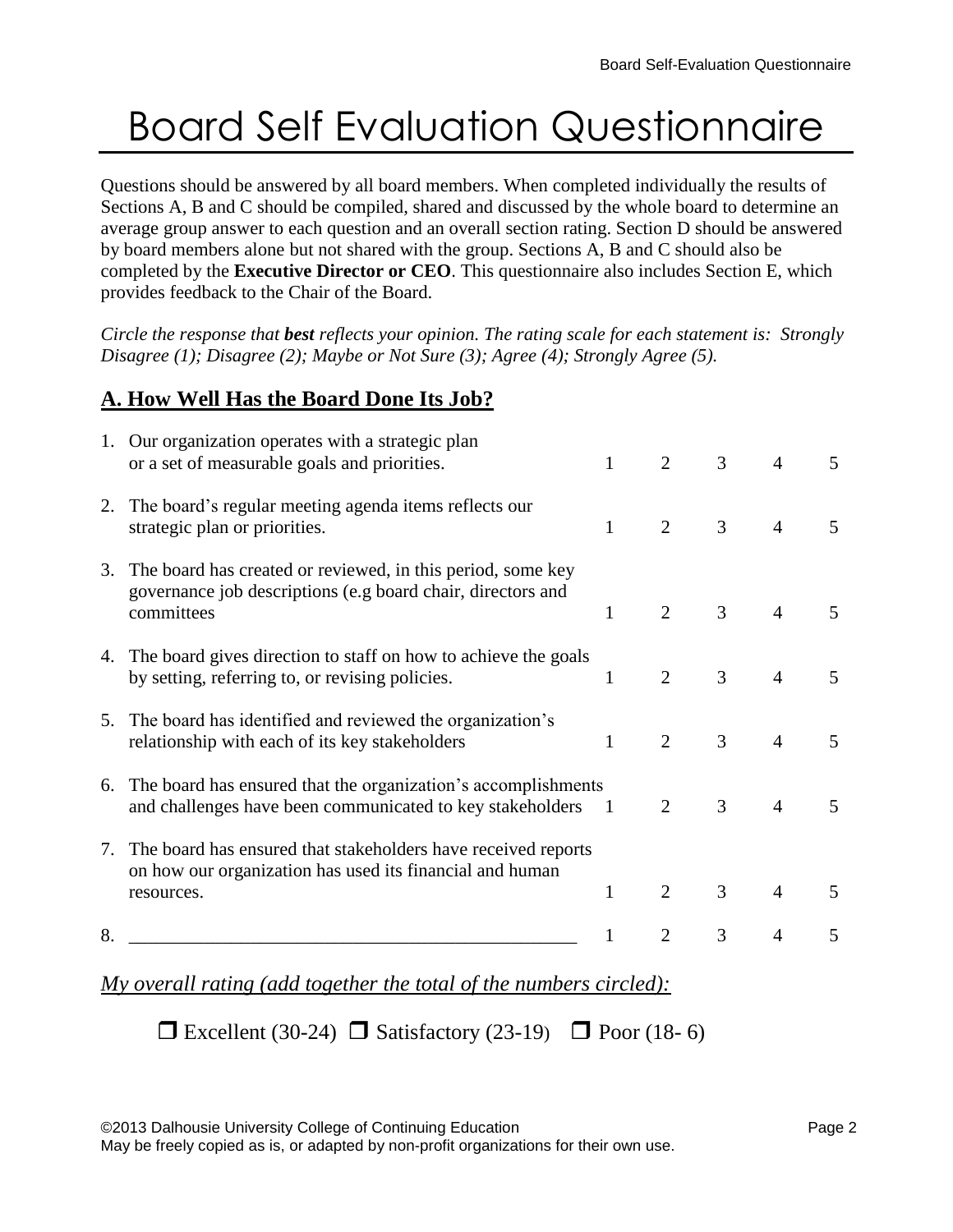#### **B. How Well Has the Board Conducted Itself?**

*Circle the response that best reflects your opinion. The rating scale for each statement is: Strongly Disagree (1); Disagree (2); Maybe or Not Sure (3); Agree (4); Strongly Agree (5).*

| 1. | As board members we are aware of what is expected of us.                                                                       | 1            | $\overline{2}$ | 3              | $\overline{4}$ | 5 |
|----|--------------------------------------------------------------------------------------------------------------------------------|--------------|----------------|----------------|----------------|---|
| 2. | The agenda of board meetings are well planned<br>so that we are able to get through all necessary board<br>business.           | $\mathbf{1}$ | $\overline{2}$ | 3              | $\overline{4}$ | 5 |
|    | 3. It seems like most board members come to meetings<br>prepared.                                                              | 1            | $\overline{2}$ | 3              | $\overline{4}$ | 5 |
|    | 4. We receive written reports to the board in<br>advance of our meetings.                                                      | $\mathbf{1}$ | $\overline{2}$ | 3              | $\overline{4}$ | 5 |
|    | 5. All board members participate in important board<br>discussions.                                                            | $\mathbf{1}$ | $\overline{2}$ | $\overline{3}$ | $\overline{4}$ | 5 |
|    | 6. We do a good job encouraging and dealing with<br>different points of view.                                                  | $\mathbf{1}$ | $\overline{2}$ | 3              | $\overline{4}$ | 5 |
|    | 7. We all support the decisions we make.                                                                                       | $\mathbf{1}$ | $\overline{2}$ | 3              | $\overline{4}$ | 5 |
| 8. | The board assesses its composition and strengths in advance of<br>recruiting new board members.                                | 1            | $\overline{2}$ | 3              | $\overline{4}$ | 5 |
|    | 9. The board assumes much of the responsibility for director<br>recruitment and orientation                                    | $\mathbf{1}$ | $\overline{2}$ | 3              | $\overline{4}$ | 5 |
|    | 10. Board members have some interaction with external<br>stakeholders at board meetings (e.g as guests) or between<br>meetings | $\mathbf{1}$ | $\overline{2}$ | 3              | $\overline{4}$ | 5 |
|    | 11. Our board meetings are always interesting.                                                                                 | 1            | $\overline{2}$ | 3              | $\overline{4}$ | 5 |
|    | 12. Our board meetings are frequently fun.                                                                                     | 1            | $\overline{2}$ | 3              | 4              | 5 |

#### *My overall rating:(add together the total of the numbers circled)*

Excellent (60- 50)  $\Box$  Satisfactory (49-35)  $\Box$  Poor (34-12)

©2013 Dalhousie University College of Continuing Education example 2013 Dalhousie Page 3

May be freely copied as is, or adapted by non-profit organizations for their own use.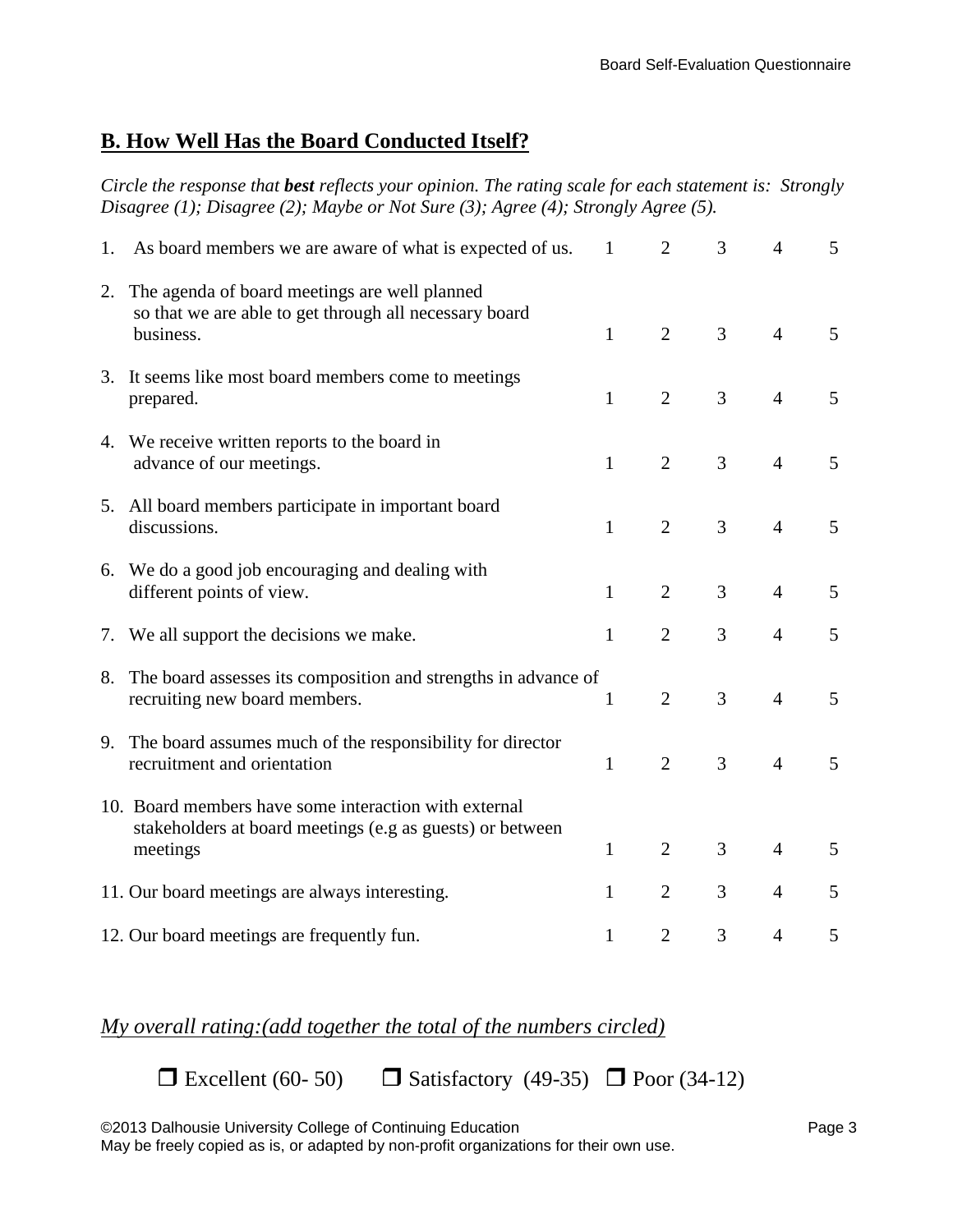# **C. Board's Relationship with Executive Director**

*Circle the response that best reflects your opinion. The rating scale for each statement is: Strongly Disagree (1); Disagree (2); Maybe or Not Sure (3); Agree (4); Strongly Agree (5).*

|     | 1. There is a clear understanding on most matters where the board's role<br>ends and the executive director's begins.                                          |              | $\overline{2}$ | 3 | $\overline{4}$ | $\mathfrak{S}$ |
|-----|----------------------------------------------------------------------------------------------------------------------------------------------------------------|--------------|----------------|---|----------------|----------------|
|     | 2. There is good two-way communication between the<br>board and the executive director.                                                                        | $\mathbf{1}$ | $\overline{2}$ | 3 | $\overline{4}$ | 5              |
|     | 3. The board trusts the judgment of the executive director                                                                                                     | $\mathbf{1}$ | $\overline{2}$ | 3 | $\overline{4}$ | 5              |
|     | 4. The board provides direction to the executive director by<br>setting and reviewing policies.                                                                | $\mathbf{1}$ | $\overline{2}$ | 3 | $\overline{4}$ | 5              |
| 5.  | The board has discussed and communicated the kinds of<br>information and level of detail it requires from the executive<br>director                            | $\mathbf{1}$ | $\overline{2}$ | 3 | $\overline{4}$ | 5              |
|     | 6. The board has developed formal criteria and a process<br>for evaluating the executive director                                                              | $\mathbf{1}$ | $\overline{2}$ | 3 | $\overline{4}$ | 5              |
| 7.  | The board, or a committee of the board, has formally<br>evaluated the executive director within the past 12 months.                                            | $\mathbf{1}$ | $\overline{2}$ | 3 | $\overline{4}$ | 5              |
| 8.  | The board evaluates the executive director primarily on the<br>accomplishment of the organization's strategic goals<br>and priorities and adherence to policy. | $\mathbf{1}$ | $\overline{2}$ | 3 | $\overline{4}$ | 5              |
| 9.  | The board provides feedback and shows its appreciation<br>to the executive director on a regular basis.                                                        | $\mathbf{1}$ | $\overline{2}$ | 3 | $\overline{4}$ | 5              |
|     | 10. The board ensures that the xecutive Director<br>is able to take advantage of professional development<br>opportunities.                                    | $\mathbf{1}$ | $\overline{2}$ | 3 | $\overline{4}$ | 5              |
| 11. |                                                                                                                                                                | 1            | $\overline{2}$ | 3 | 4              | 5              |

*My overall rating: (add together the total of the numbers circled)*

 $\Box$  Excellent (40+)  $\Box$  Satisfactory (28-39)  $\Box$  Poor (11-27)

©2013 Dalhousie University College of Continuing Education example 2013 Dalhousie Page 4

May be freely copied as is, or adapted by non-profit organizations for their own use.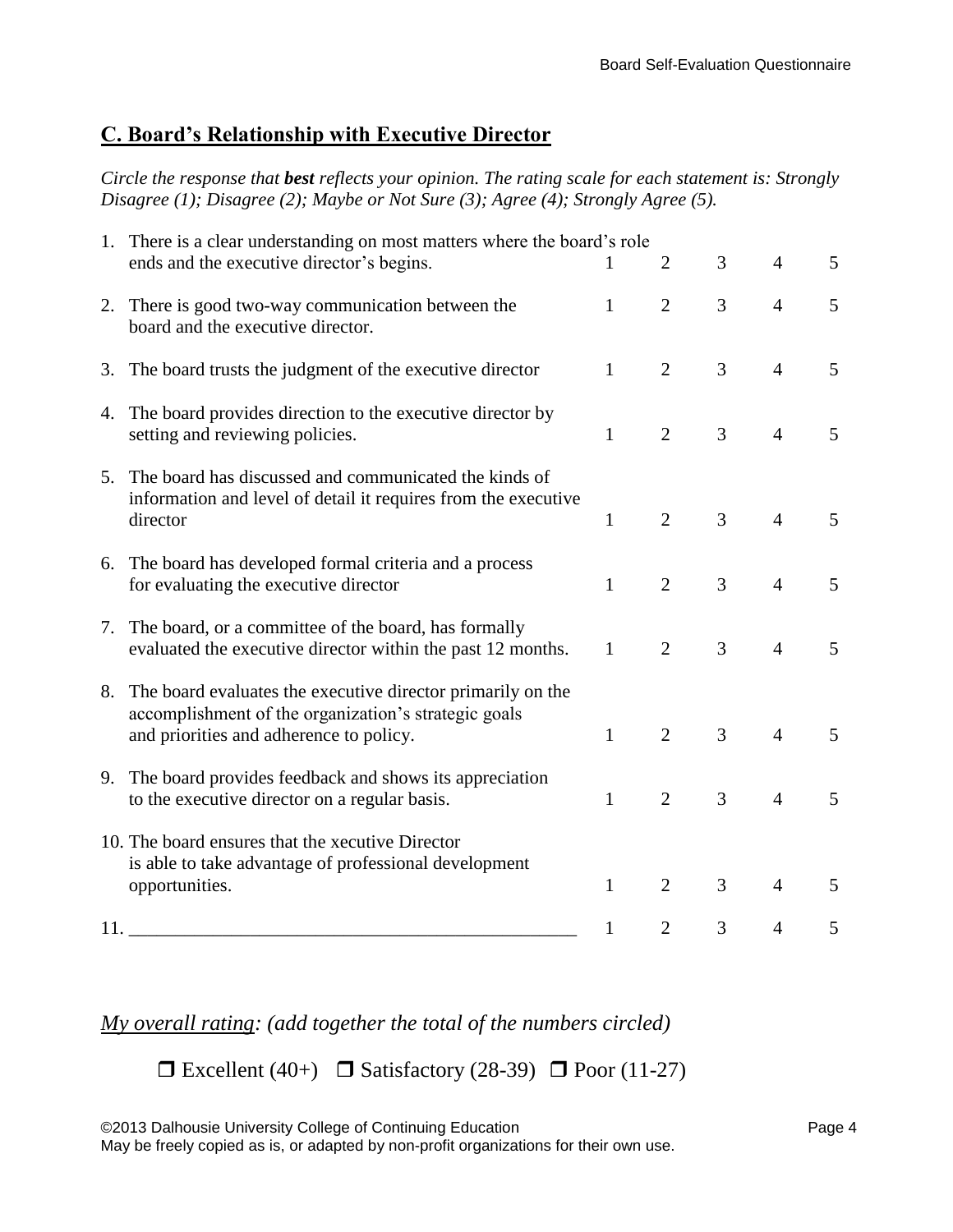#### **D. My Performance as an Individual Board Member (***Not to be shared***)**

*Circle the response that best reflects your opinion. The rating scale for each statement is: Strongly Disagree (1); Disagree (2); Maybe or Not Sure (3); Agree (4); Strongly Agree (5).*

|    | 1. I am aware of what is expected of me as a board member.                                                       | $\mathbf{1}$ | $\overline{2}$ | 3              | $\overline{4}$ | 5 |
|----|------------------------------------------------------------------------------------------------------------------|--------------|----------------|----------------|----------------|---|
|    | 2. I have a good record of meeting attendance.                                                                   | $\mathbf{1}$ | $\overline{2}$ | 3              | $\overline{4}$ | 5 |
|    | 3. I read the minutes, reports and other materials in advance<br>of our board meetings.                          | $\mathbf{1}$ | $\overline{2}$ | 3              | $\overline{4}$ | 5 |
|    | 4. I am familiar with what is in the organization's by-laws<br>and governing policies                            | $\mathbf{1}$ | $\overline{2}$ | 3              | $\overline{4}$ | 5 |
|    | 5. I frequently encourage other board members<br>to express their opinions at board meetings.                    | $\mathbf{1}$ | $\overline{2}$ | 3              | $\overline{4}$ | 5 |
| 6. | I am encouraged by other board members to express<br>my opinions at board meetings.                              | $\mathbf{1}$ | $\overline{2}$ | 3              | $\overline{4}$ | 5 |
|    | 7. I am a good listener at board meetings.                                                                       | $\mathbf{1}$ | $\overline{2}$ | 3              | $\overline{4}$ | 5 |
|    | 8. I follow through on things I have said I would do.                                                            | $\mathbf{1}$ | $\overline{2}$ | 3              | $\overline{4}$ | 5 |
|    | 9. I maintain the confidentiality of all board decisions.                                                        | $\mathbf{1}$ | $\overline{2}$ | 3              | $\overline{4}$ | 5 |
|    | 10. When I have a different opinion than the majority,<br>I raise it.                                            | $\mathbf{1}$ | $\overline{2}$ | 3              | $\overline{4}$ | 5 |
|    | 11. I support board decisions once they are made even<br>if I do not agree with them.                            | $\mathbf{1}$ | $\overline{2}$ | 3              | $\overline{4}$ | 5 |
|    | 12. I promote the work of our organization in the<br>community whenever I had a chance to do so.                 | $\mathbf{1}$ | $\overline{2}$ | $\overline{3}$ | $\overline{4}$ | 5 |
|    | 13. I stay informed about issues relevant to our mission<br>and bring information to the attention of the board. | $\mathbf{1}$ | $\overline{2}$ | 3              | $\overline{4}$ | 5 |

*My overall rating: (add together the total of the numbers circled)*

 $\Box$  Excellent (40+)  $\Box$  Satisfactory (28-39)  $\Box$  Poor (11-27)

©2013 Dalhousie University College of Continuing Education Page 5

May be freely copied as is, or adapted by non-profit organizations for their own use.